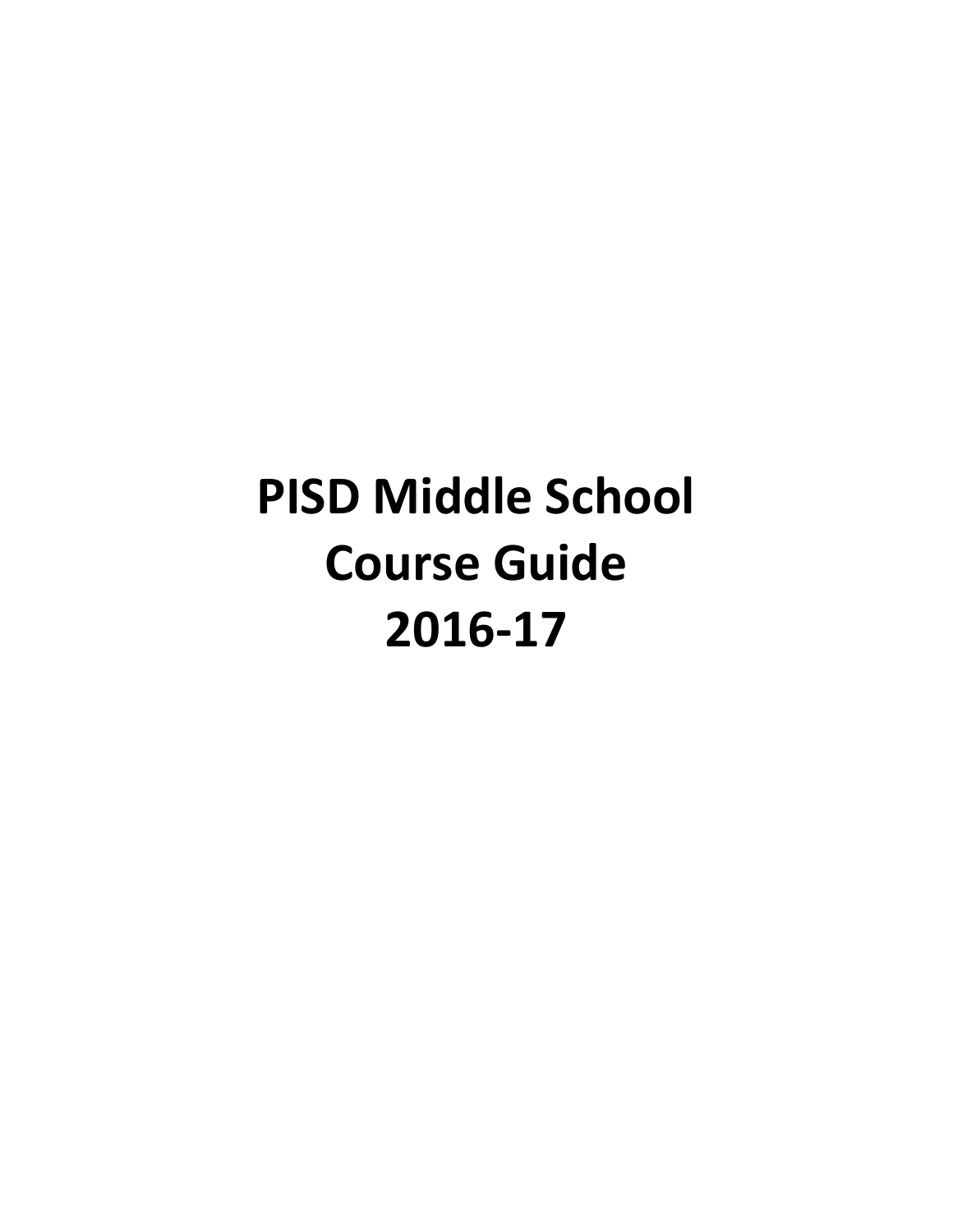#### Introduction

This middle school course guide has been developed to provide information to students and parents regarding courses available in grades 6, 7, and 8. It provides a brief description of each course offered, lists any prerequisites or special requirements and gives information on promotion requirements, schedule change policy, and placement process.

The goal of the middle schools in the Plainview Independent School District is to provide a challenging academic program in a supportive school environment. We encourage middle school students to explore a variety of courses from our elective offerings.

Since students are making selections for the entire year, it is imperative that parents and students work together during this process. As always, counselors and teachers are available to meet with students and their parents to discuss course descriptions and selections in an effort to help students make the best possible choices. Students and parents are encouraged to use this guide and the middle school support staff to help make appropriate course selections. All students are not guaranteed their first choice of electives, but every effort is made to have at least 1 of the top 3 choices.

## **Grade Level Course Requirements**

## **Sixth grade students are required to take the following courses:**

- 1. Language Arts
- 2. Reading
- 3. Math
- 4. Science
- 5. Social Studies
- 6. Physical Education or Pre-Athletics
- 7. Fine Arts Elective (Art, Band, Choir, or Theatre)
- 8. Elective\* (2<sup>nd</sup> Fine Arts, Enrichment courses, Technology courses, etc.)

#### **Seventh grade students are required to take the following courses:**

- 1. Language Arts
- 2. Reading
- 3. Math
- 4. Science
- 5. Texas History
- 6. Athletics or PE
- 7. Elective\*
- 8. Elective\*

#### **Eighth grade students are required to take the following courses:**

- 1. English/Language Arts
- 2. Reading
- 3. Math
- 4. Science
- 5. Social Studies
- 6. Careers/Health Electives at 8th grade include Athletics, PE,
- 7. Elective\* Spanish, Fine Arts, and others
- 8. Elective\*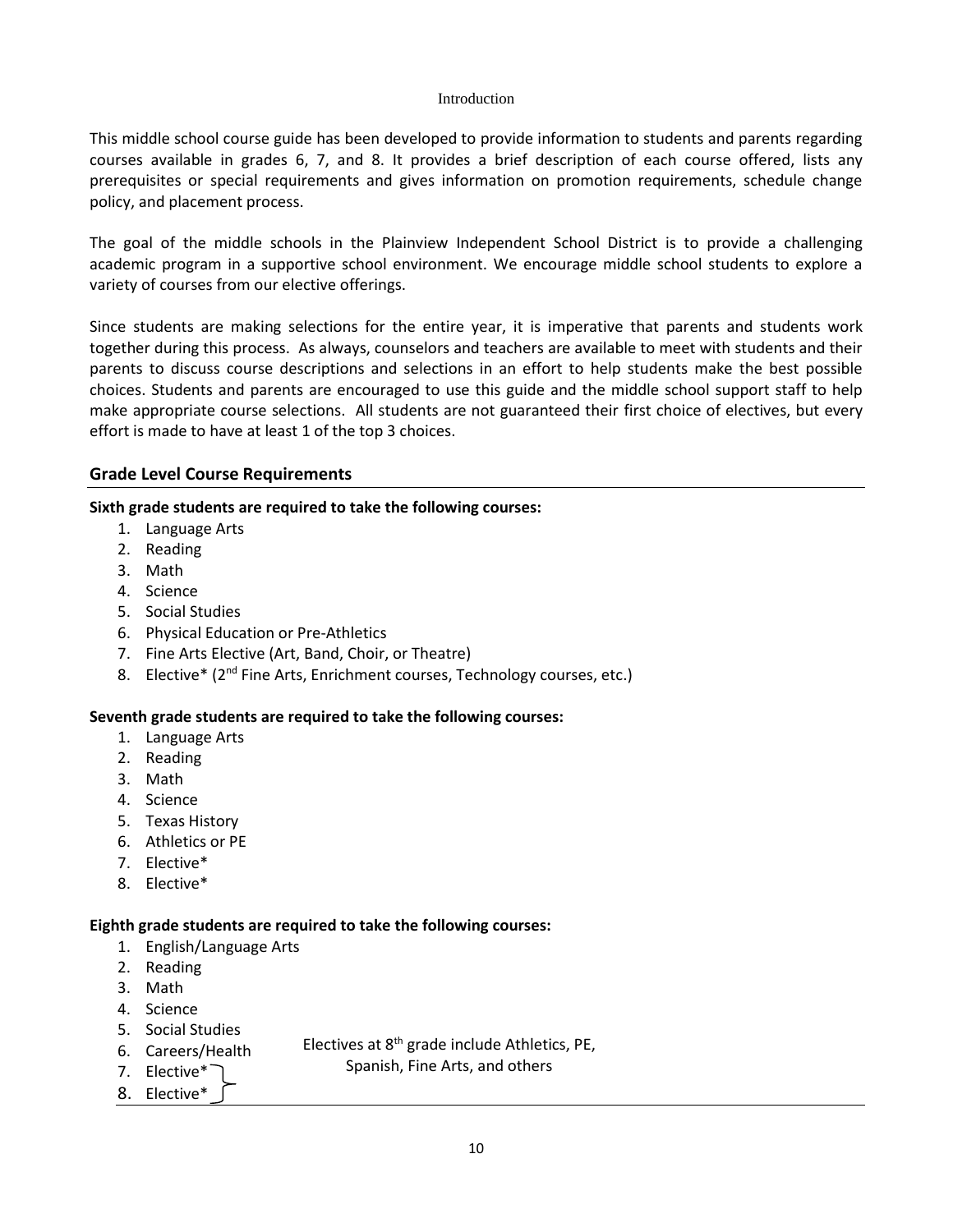## **General Information**

## **Academic Schedule**

Middle school students operate on an eight-period day schedule. Each class meets daily for approximately 45 minutes. All students in grades 6-8 take 8 classes each year.

#### **Athletic Programs**

Both boys' and girls' athletic programs meet the state requirements for physical education. Practice time for all sports will be during the athletic period and either before or after school. Many games are out of town. Students should be prepared for a significant time commitment to sports. An annual U.I.L. physical form must be completed and on file in the coaches office prior to any student participation in athletics.

Athletics is a year-long program for all participants. Students who participate in a fall-only or spring-only sport will participate in an "off season" conditioning program during other points of the year. Schedule changes will not be permitted at the end of a particular sport.

#### **Computer Literacy**

Computer literacy has been integrated into all basic curricula; therefore, students will have essential elements delivered in their core subject classes. In addition, an elective of Technology Applications will be available to students to focus on skills such as: computer basics, keyboarding skills, word processing, desktop publishing, multimedia, electronic research, spreadsheets, databases, interactive environments and technology in society.

#### **Dyslexia**

Dyslexia classes provide the components of reading dyslexia instruction that include the following: phonemic awareness instruction; graphophonemic knowledge (phonics) instruction; language structure instruction; linguistic instruction; strategy oriented instruction; and explicit, direct instruction that is systematic (structured), sequential, and cumulative. This instruction is centered on a structured, multisensory approach of teaching reading. Reading – Dyslexia 1 and 2 will also include instruction in decoding, vocabulary, fluency, reading comprehension skills and practices, and STAAR skills and practices.

#### **Electives**

Each year students have a choice of various electives they may take. These electives include courses in fine arts, technology, yearbook production, agriculture science and more. It is critical that students make thoughtful decisions when choosing electives as once the master schedule is developed, schedule changes will not be permitted.

#### **Fine Arts**

PISD offers a robust selection of fine arts courses throughout middle school. Extensive programming is available in Art, Band, Choir, and Theatre. All  $6<sup>th</sup>$  grade students are required to take one year of a staterequired fine arts course (Art, Band, Choir, or Theatre).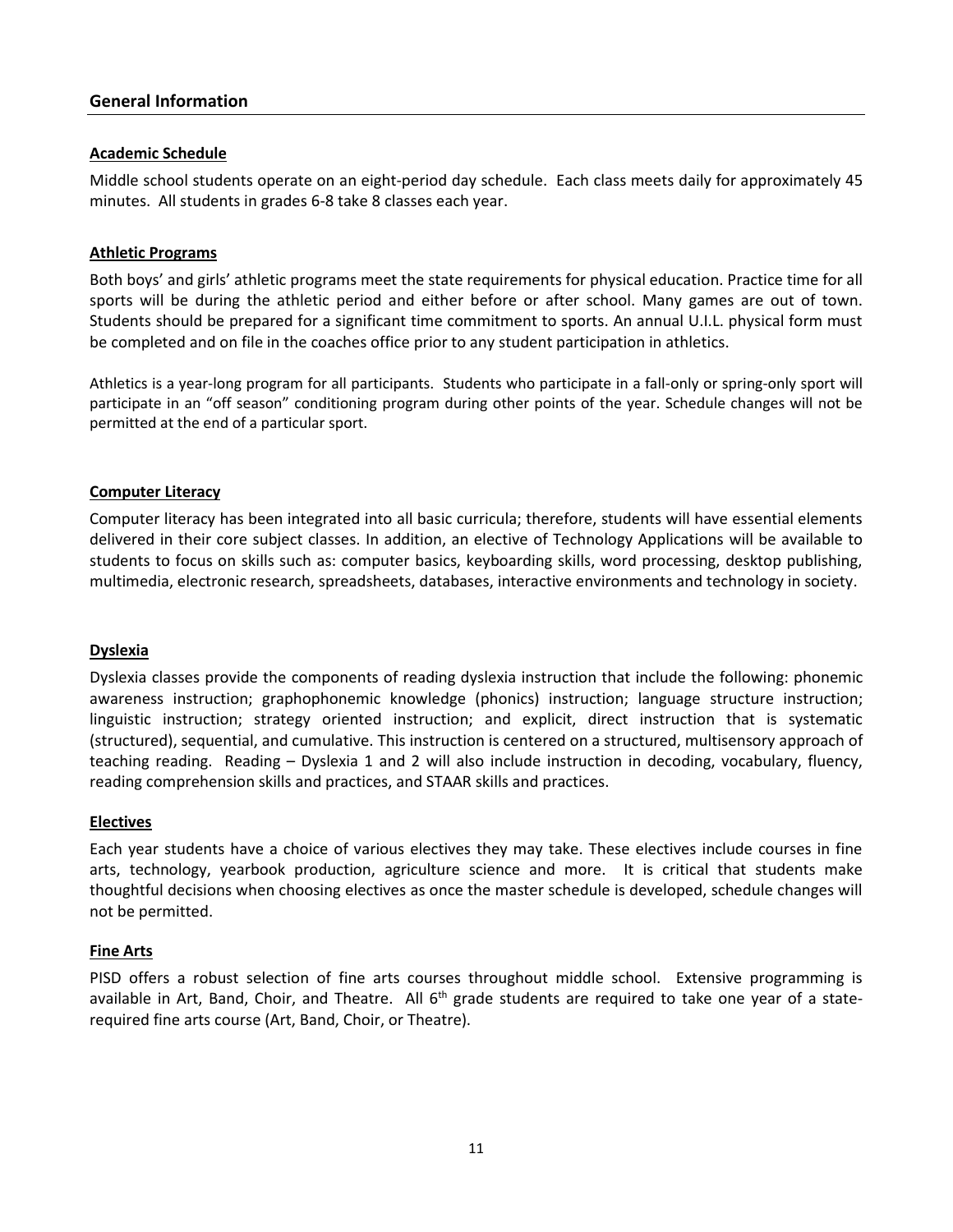## **High School Credit in Middle School**

Students have several opportunities to earn high school credit throughout middle school. Grading policies and procedures for high school credit courses in Middle School will follow the high school curriculum and grading procedures. The following courses earn high school credit:

- Algebra 1
- Principles of Agriculture
- Spanish 1
- Health

## **Schedule Change Policy**

From the course tallies obtained from the students' choice sheets, a master schedule of course offerings will be designed in order to accommodate a maximum number of students' choices with a minimum number of conflicts. Personnel assignments will be made based on the students' choices. Therefore, it is imperative that the students give careful consideration to their selections. **Schedule changes will be considered only in the event of inappropriate placement, movement between regular and Pre-AP classes, an error in enrollment, or a scheduling conflict.**

**Schedule change requests for the reasons above are initiated through the counselor's office.\* Requests for elective changes will not be honored.**

## **Special Education**

Students are admitted to the special education program through the Admission, Review, and Dismissal (ARD) process as required by federal and state laws. The student's Individual Education Plan (I.E.P.) specifies the modifications and/or accommodations necessary for the student to access the PISD curriculum. Special education classes are staffed by certified special education personnel and are designed to meet the individual needs of students. Further information about special education may be obtained from the counselor.

Student placement in an AP or Pre-AP class is optional and above the required curriculum. Therefore, instructional accommodations in these courses are limited. These accommodations would be limited to those concerning environmental issues (i.e., using the computer or taping a lecture). Any modification to the curriculum or to the rigor or scope of the course is not allowed.

## **State Assessment**

All students are assessed through the STAAR test (State of Texas Assessments of Academic Readiness.) STAAR will assess the following subject areas:

- Reading ( $6<sup>th</sup>$ ,  $7<sup>th</sup>$  and  $8<sup>th</sup>$  Grade)
- $\bullet$  Writing ( $7<sup>th</sup>$  Grade)
- Mathematics ( $6<sup>th</sup>$ , 7<sup>th</sup> and 8<sup>th</sup> Grade)
- $\bullet$  Science ( $8<sup>th</sup>$  Grade)
- Social Studies ( $8<sup>th</sup>$  Grade)

Middle school students taking Algebra I will take the corresponding STAAR EOC assessment to demonstrate math competency.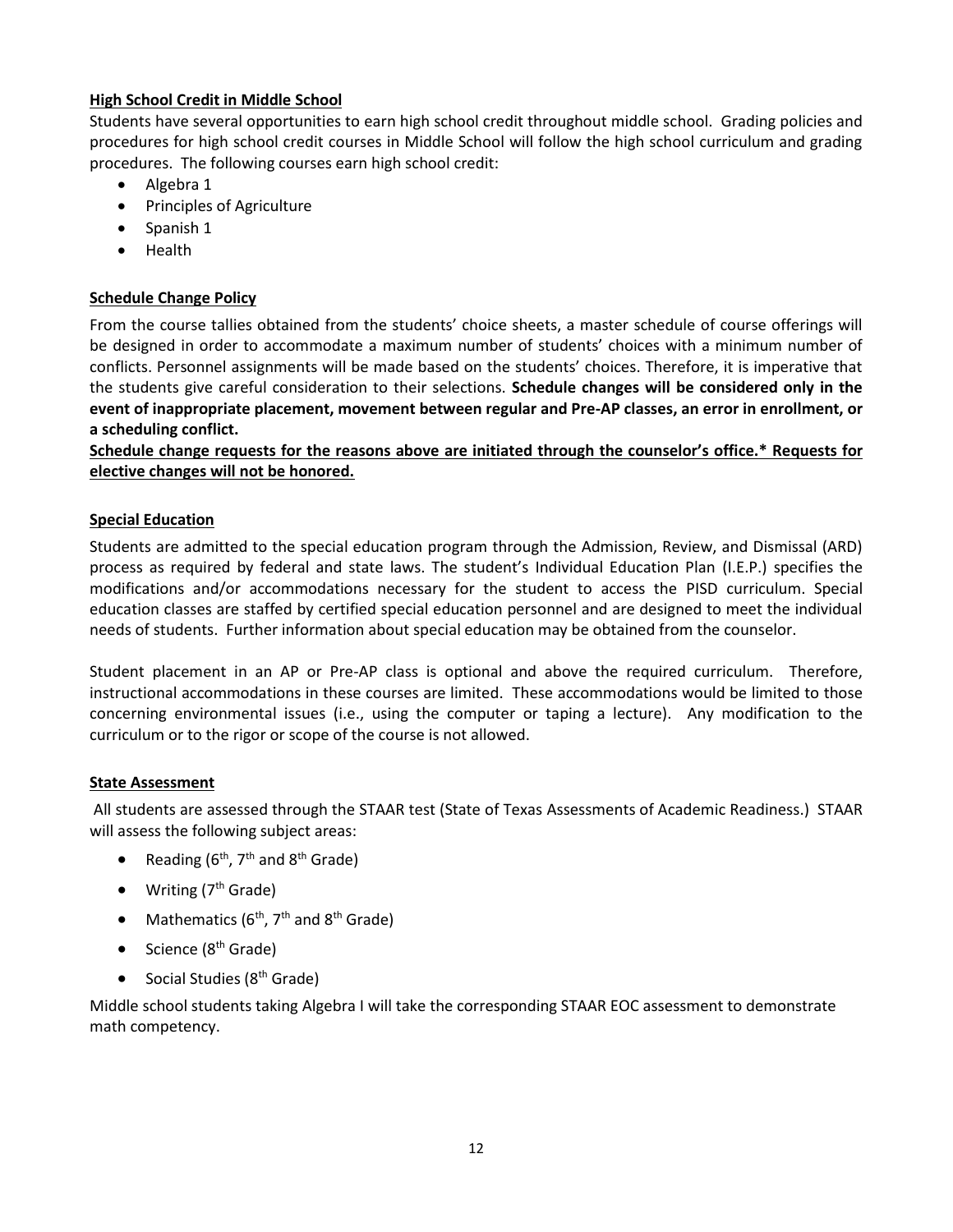## **Middle School Pre-AP Program**

Pre-AP courses are on-grade level academically advanced courses designed to challenge motivated students to understand rigorous content. The coursework requires students to engage in independent and analytical assignments and to complete a substantial amount of work outside of class. The curricula for the courses are built on the core academic curriculum following the Texas Essential Knowledge and Skills (TEKS) expectations for each course. Pre-AP middle school courses are designed to prepare students for high school Pre-AP and Advanced Placement (AP) courses. AP courses are college-level courses taught in a high school setting. At the end of each AP course an AP Exam is given. Qualifying scores on the AP exams can enable students to receive college credit and/or advanced standing at a university or college. Enrollment into Pre-Advanced Placement (Pre-AP) coursework is open to any student who is interested in a challenging and rigorous curriculum and has met standard on the STAAR test. A student may be removed from a Pre-Ap class if semester average falls below passing. Recommended guidelines have been included under each Pre-AP Course to note suggested performance levels to ensure student success. Students who experience success in Pre-AP courses typically exhibit the following personal and academic characteristics:

## **Personal Characteristics:**

- $\checkmark$  Excellent study and organizational skills
- $\checkmark$  Ability to work well with others
- $\checkmark$  Persistence in pursuing goals
- $\checkmark$  A strong sense of responsibility
- $\checkmark$  Ability to become an independent learner
- $\checkmark$  A desire to be academically successful
- $\checkmark$  Reading on or above grade level
- $\checkmark$  Proficient oral and written communication skills

## **Academic Characteristics:**

- $\checkmark$  Grade of 85 or higher in a related academic content area course
- $\checkmark$  Scores at the Advanced Academic Achievement level on the most recent STAAR test closely related to the Pre-AP course being considered

Students are encouraged to take Pre-AP courses that are appropriate to their interests and academic strengths. The number of Pre-AP courses also varies with students' motivation, self-discipline, and available time outside of class.

Coursework for Pre-AP classes is advanced and requires academic discipline. Again, students must maintain a passing average in order to remain in a Pre-AP course.

## **Language Arts**

## **Language Arts/Reading 6**

The regular language arts course is an integrated approach to the study of English. This course is paced to suit the ability level of the students. Materials used in reading instruction include selections from the state adopted basal, supplementary reading across all disciplines, selected short stories, poetry, and novels. An emphasis is placed on reading from various genres of literature for exposure and enjoyment. The vocabulary includes context words taken from reading selections and SAT vocabulary. The writing program allows students to apply their integrated knowledge in a variety of guided experiences. The students are given opportunities for both creative and expository writings. Capitalization, grammar, punctuation, and usage are taught as editing skills in the context of the student's own writing. The use of technology is incorporated throughout the year. **Pre-Advanced Placement Language Arts/Reading 6**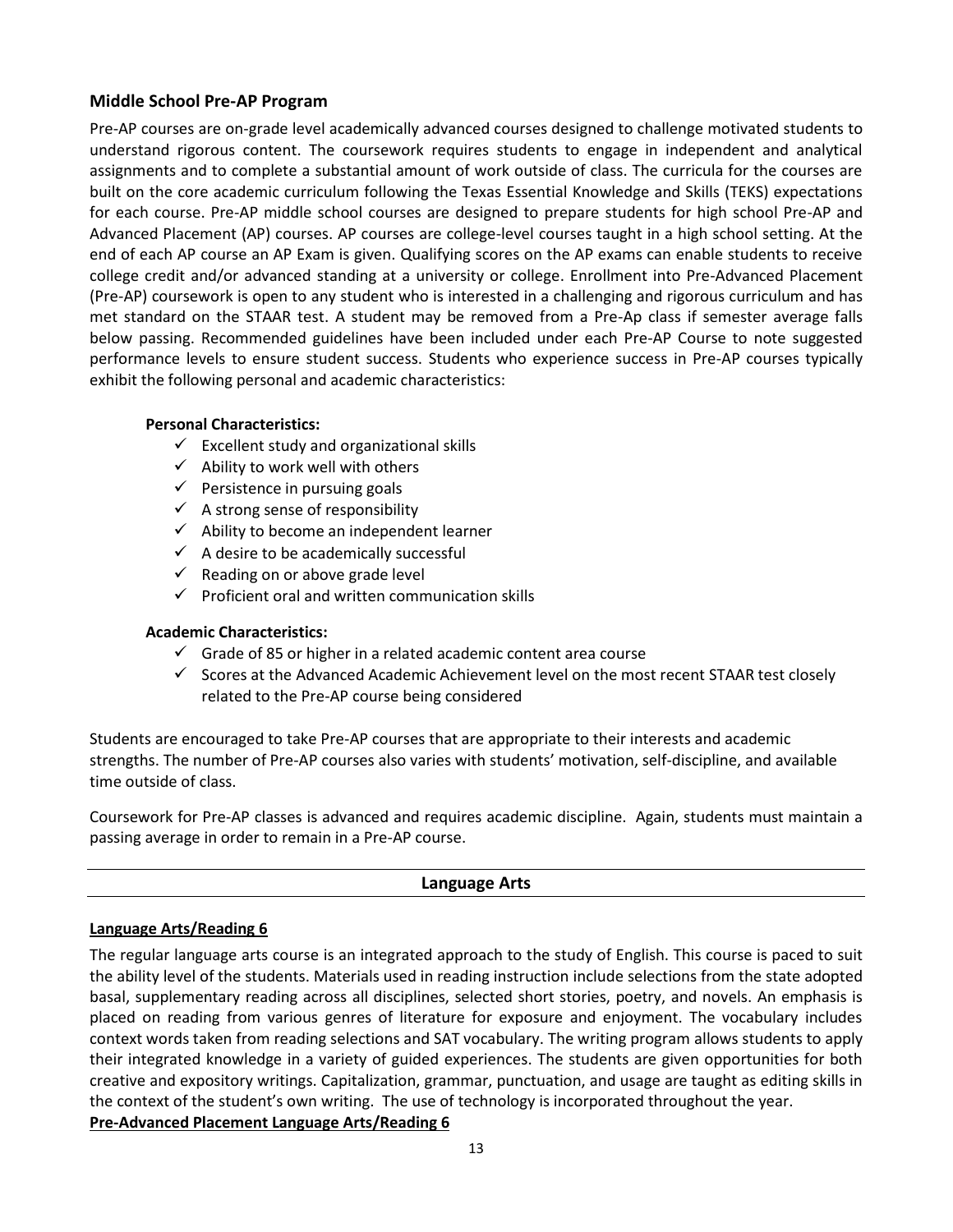As a preparation for Advanced Placement English courses in high school, this curriculum adds a focus on literary analysis in reading, writing, and speaking in addition to the required work of a regular Language Arts class. Pre-AP classes will also be exposed to analytical reading of literature, writing and speaking focusing on tone and style, and using analytical literary terms in both writing and speaking which are key facets to this program. The combination of the above mentioned aspects prepare students for success on the Advanced Placement exams in high school. The content of this course will be organized to include elaborate, complex and in-depth study of major ideas, problems, and themes that integrate knowledge with learning skills. Activities which allow for the development and application of productive thinking skills enabling students to reconceptualize existing knowledge and/or generate new knowledge will be stressed. An essential part of the program will allow for the integration of multiple disciplines as they relate to analyzing and writing about literature. The use of technology is incorporated throughout the year. The homework load for this class is intensive. Students should be prepared to invest additional time and effort as the curriculum demands. It is **STRONGLY** advised that students have the following prerequisites to enter this class:

- $\checkmark$  90 or above grade average in 5<sup>th</sup> grade language arts/reading
- $\checkmark$  Aptitude for and genuine interest in both reading and writing.

## **Successful students are task-oriented, proficient readers, able to prioritize their time and produce quality work.**

## **Language Arts/Reading 7**

The regular language arts course is an integrated approach to the study of English, incorporating reading and writing skills. Vocabulary enrichment, word attack skills, prefixes, suffixes, and etymology, as well as word usage, grammar and editing practice are studied in a process writing / response-based reading approach. The writing program allows students to apply their integrated knowledge in a variety of guided experiences. Opportunities to publish their work in a variety of ways give students the chance to vary their audience and point of view. Reading comprehension and analysis are developed through reading response, novel and poetry projects, and short story study. The use of technology is incorporated throughout the year.

## **Pre-Advanced Placement Language Arts/Reading 7**

As a preparation for Advanced Placement English courses in high school, this curriculum focuses on literary analysis in reading, writing, speaking and listening. *In addition* to what is expected in a regular language arts class, Pre-AP classes will also be exposed to analytical reading of literature, analytical writing and speaking focusing on tone and style, and using analytical literary vocabulary in both writing and speaking which are key facets to this program that aid in preparing students for success on the Advanced Placement exams in high school. The content of this course will be organized to include the in-depth study of major ideas, problems, and themes that integrate knowledge and systems of thought. The development and application of productive thinking skills through Socratic methods will enable students to reformulate existing knowledge and/or generate new knowledge. Part of the program will allow for the integration of multiple disciplines as they relate to literature. The use of technology is incorporated throughout the year. The homework load for this class is intensive. Students should be prepared to invest additional time and effort as the curriculum demands. It is **STRONGLY** advised that students have the following prerequisites to enter this class:

- $\checkmark$  90 or above grade average in 6th grade language arts/reading OR
- $\checkmark$  80 or above grade average in 6th grade Pre-AP language arts
- $\checkmark$  Aptitude for and genuine interest in both reading and writing

**Successful students are task-oriented, proficient readers, able to prioritize their time and produce quality work.**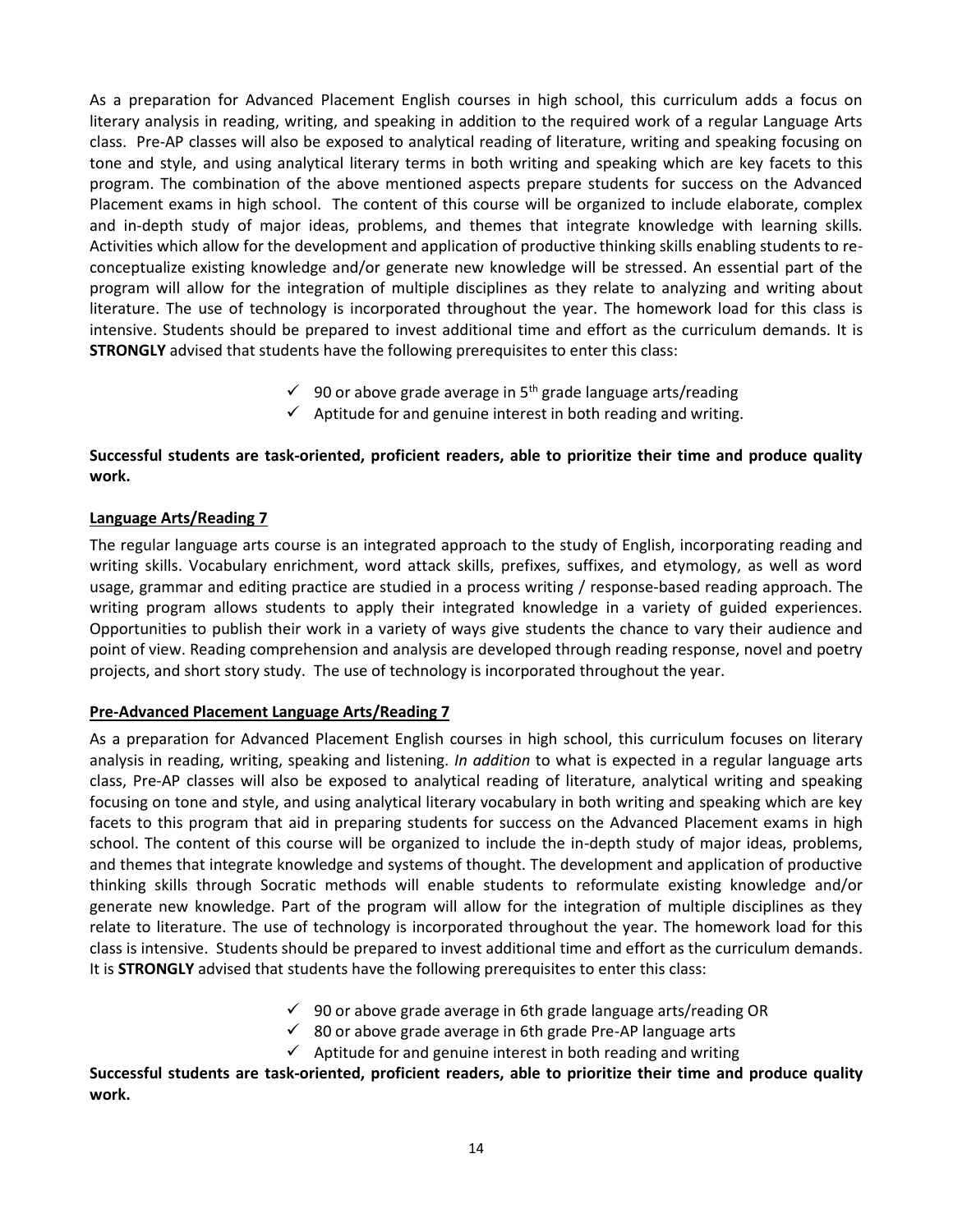## **Language Arts/Reading 8**

The regular language arts course is an integrated approach to the study of English, incorporating both reading and writing skills. A literature-based reading program is fused with a process-oriented writing program to provide a well-rounded language arts curriculum. Different genres of literature are read for enjoyment, exposure to different people and ideas, enhancement of reading comprehension, and access to meaningful writing topics. The writing program allows students to apply their integrated knowledge in a variety of guided experiences. Important components of the integrated program include exercises in spelling, vocabulary, punctuation, capitalization, usage, and grammar as each applies to the reading/writing process. The use of technology is incorporated throughout the year.

## **Pre-Advanced Placement Language Arts/Reading 8**

As preparation for Advanced Placement English courses in high school, this curriculum focuses on literary analysis in reading, writing, speaking and listening. *In addition* to what is expected in a regular language arts class, Pre-AP classes will also be exposed to analytical reading of literature focusing on tone and style, and using literary vocabulary in both writing and speaking which are key facets to this program. The content of this course will be organized to include elaborate, complex and in-depth study of major ideas, problems and themes. Activities that allow for the development and application of productive thinking skills enabling students to conceptualize existing knowledge and /or generate new knowledge will be stressed. An essential part of the program will allow for the integration of multiple disciplines as they relate to literature. The use of technology is incorporated throughout the year. The homework load for this class is intensive. Students should be prepared to invest additional time and effort as the curriculum demands. It is **STRONGLY** advised that students have the following prerequisites to enter this class:

- 90 or above grade average in 7th grade language arts/reading **OR**
- $\checkmark$  80 or above grade average in 7<sup>th</sup> grade Pre-AP language arts
- $\checkmark$  Aptitude for and genuine interest in both reading and writing

## **Successful students are task-oriented, proficient readers, able to prioritize their time and produce quality work.**

## **ESL (English as a Second Language)**

**Grade Level: 6, 7, and 8**

## **Prerequisite: LPAC Recommendation**

ESL is offered to students who are native speakers of a language other than English based on language assessment criteria. Comprehension of listening, speaking, reading, and writing skills are addressed at the appropriate level for each individual student.

## **Reading – Dyslexia**

## **Prerequisite: Committee Decision**

Reading - Dyslexia provides the components of reading dyslexia instruction that include the following: phonemic awareness instruction; graphophonemic knowledge (phonics) instruction; language structure instruction; linguistic instruction; strategy oriented instruction; and explicit, direct instruction that is systematic (structured), sequential, and cumulative. This instruction is centered on a structured, multisensory approach of teaching reading. Reading – Dyslexia will also include instruction in decoding, vocabulary, fluency, reading comprehension skills and practices, and STAAR skills and practices.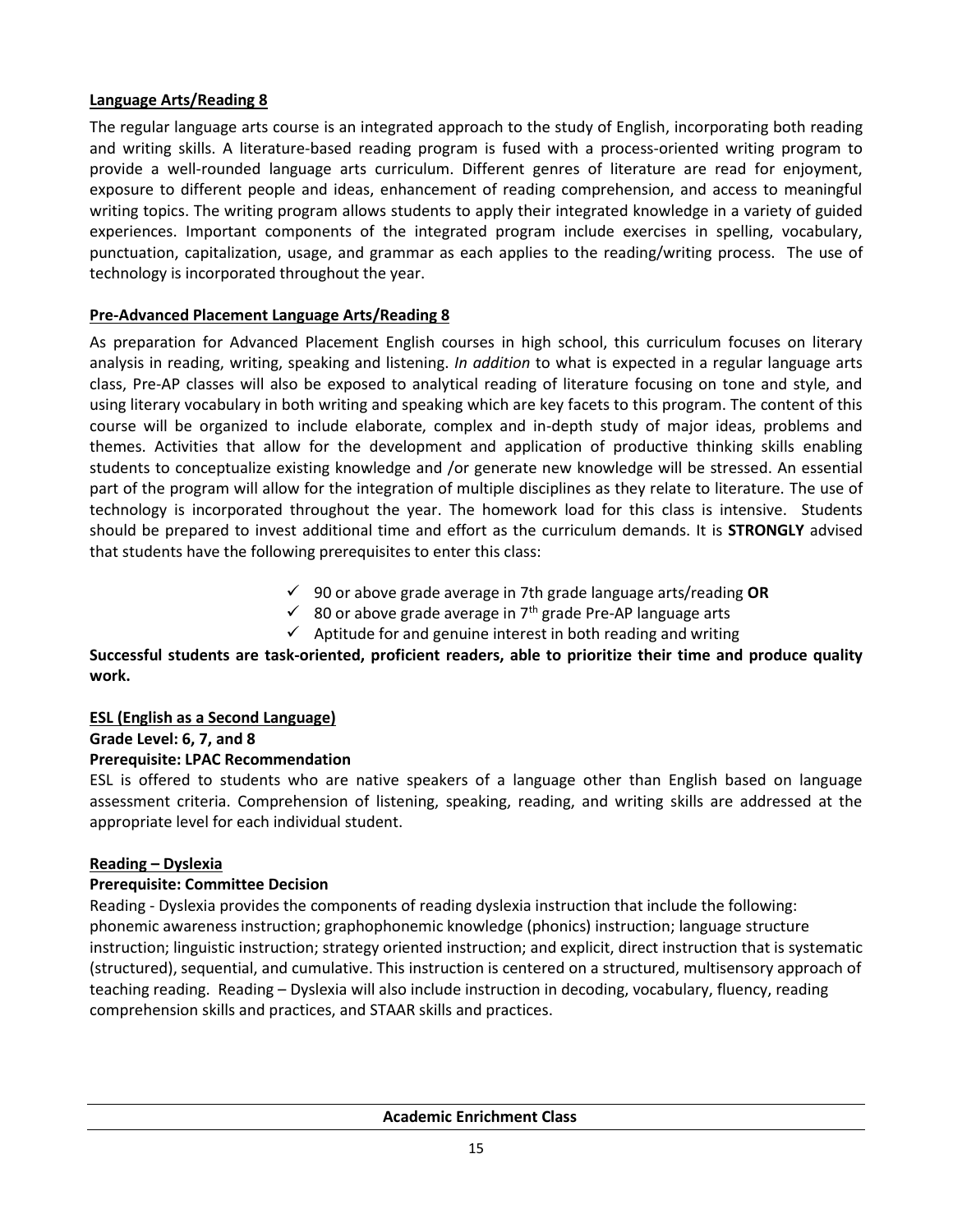#### **Failing STAAR Reading score will result in mandatory placement**

#### **Reading Intervention**

## **Grade Level: 6, 7, and 8 (by placement only)**

Reading enrichment provides a structured, multi-sensory approach to teaching decoding skills, spelling skills, handwriting skills, and verbal expression skills to students. This course will present the different kinds of syllables, the division of longer words, the reliable spelling patterns, frequently misspelled words, word origins, and the rules for adding affixes. Reading Enrichment will include reading comprehension skills and practices, as well as STAAR skills and practices. **Students who do not meet the passing standard on the reading STAAR assessment will automatically be placed in this class.**

## **Mathematics**

**NOTE**: Mathematics courses are sequential in nature and thus it is critical that students carefully select the mathematics strand that is appropriate. A student who enrolls in Pre-AP Math in 6<sup>th</sup> grade will progress to Pre-AP Math in 7<sup>th</sup> grade and Pre-AP Math in 8<sup>th</sup> grade. A student who enrolls in regular math in 6<sup>th</sup> grade will progress to regular 7<sup>th</sup> grade and 8<sup>th</sup> grade. Exceptions to this may occur, but there is some difficulty in moving up without prior Pre-AP instruction.

## **Math 6**

The sixth grade mathematics curriculum is designed to expand students' knowledge of numbers, number theory, computation, estimation, measurement, geometry, statistics, probability, patterns and functions, and the fundamental concepts of algebra through a problem solving approach. The course prepares the beginning middle school student for the rigor required in higher math courses through sustained mathematics practice and problem solving. Pre-algebra is introduced in concrete ways through which students are taught that the process in mathematics is as important as the answer. Classroom activities provide students the opportunity to work both individually and in small groups. Manipulatives are used to introduce concepts in a concrete format. Students progress from the concrete, to the pictorial, to the abstract thus preparing them for a better understanding of Algebra 1 and Geometry at the high school level. Technology, including calculators, computers and videos, is used when appropriate.

## **Pre-AP Math 6**

The 6th grade mathematics Pre-AP curriculum is designed to expand students' knowledge of numbers, number theory, computation, estimation, measurement, geometry, statistics, probability, patterns, and functions. Emphasis will be placed on in-depth problem solving and application of mathematics. Students with strong computation and problem-solving skills will enjoy the challenge this course provides. The Pre-AP designation indicates a more rigorous curriculum. It is **STRONGLY** advised that students have the following prerequisites:

- $\checkmark$  90 or above grade average in 5th grade math
- $\checkmark$  Aptitude for and genuine interest in math.

## **Successful students are problem solvers, able to prioritize their time and produce quality work.**

## **Math 7**

The seventh grade students will further review, develop, and enrich their proportional thinking, algebraic reasoning, operations with rational numbers, geometry and spatial reasoning, statistical analysis, and problem solving. With an emphasis on process and justification, students learn to evaluate their answers for reasonableness. Throughout the year, students maintain basic computation skills through the computation test and applications. Other concepts are taught through conceptual learning, beginning with concrete examples, which eventually lead to the abstract level.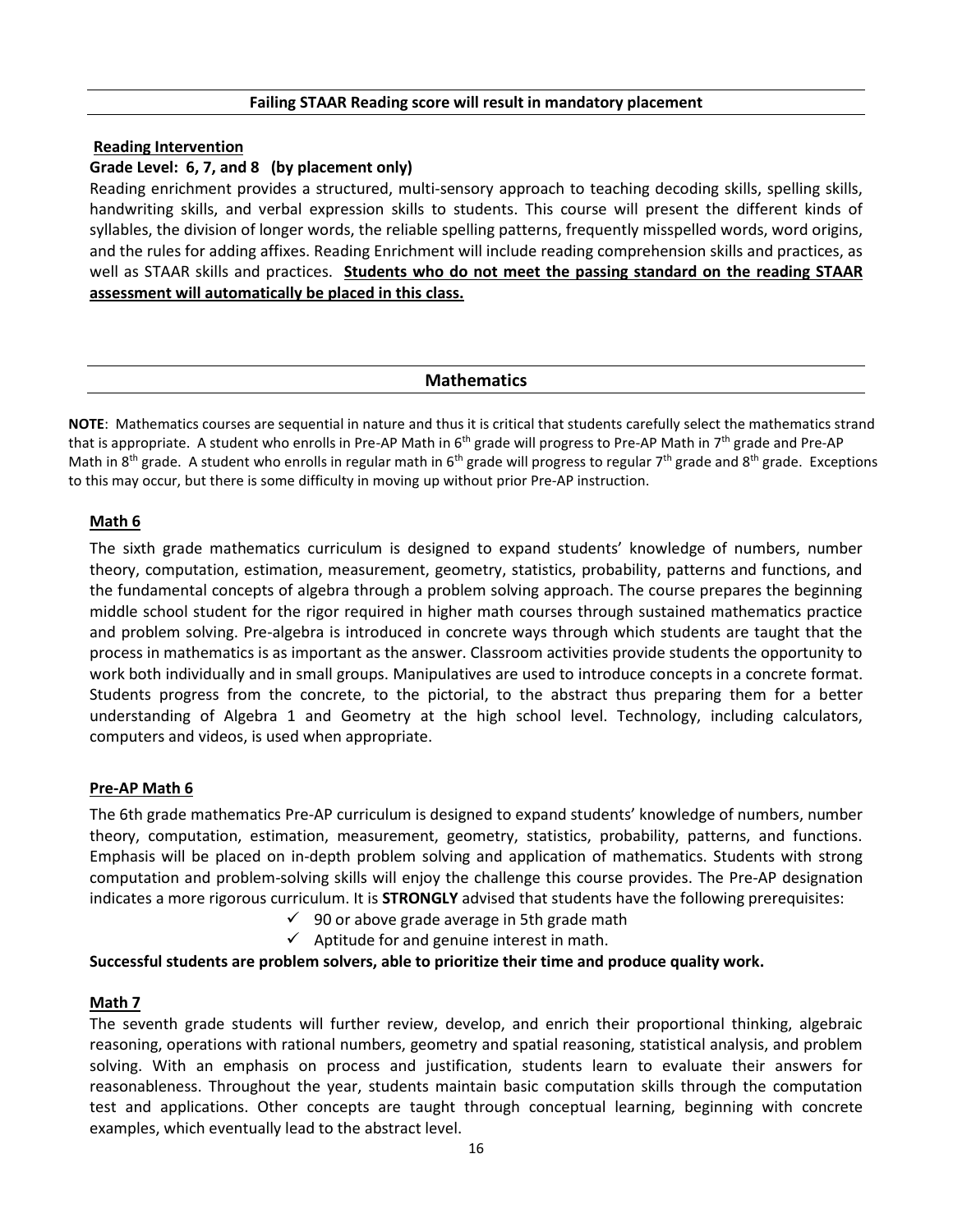## **Pre-AP Math 7 (Pre-Algebra)**

The seventh grade Pre-AP mathematics curriculum is designed to continue expanding the students' knowledge of number theory, measurement, geometry, proportional reasoning, probability, statistics, pre-algebra, and other advanced mathematics topics. Emphasis will be on problem solving, technology, and independent student discovery. Students will explore the Pre-AP strands on accumulation, functions, and rate.

## **Math 8**

This course enables students to use mathematics skills learned in previous grades to begin the study of introductory algebra with an emphasis on problem solving and applications. Topics covered include measurement, geometry terms and formulas, number theory, probability, statistics, proportions, percents, graphing, computation, and use of calculators. Projects and problem solving will be an integral part of assessment. Enrichment activities will be provided.

## **Algebra 1 (1 .0 High School Credit)**

*Prerequisite: Students who complete Pre-AP Math 7 and have high STAAR math scores will be able to take the district placement test for Algebra 1. Placement decisions are made in the summer before 8th grade.*

Algebra 1 is the study of mathematical relationships. It covers topics such as algebraic properties, solving equations and inequalities (linear, absolute value, radical, and quadratic), and applying equations and inequalities. Operations involving polynomials and exponents, rational algebraic expressions, and functions are also covered. These topics are studied algebraically (abstractly), graphically, and analytically. Students can expect to use graphing calculators frequently in the course. Students who take Algebra 1 are preparing to enter a sequence of courses including Pre-AP Geometry, Pre-AP Algebra 2, Pre-AP Pre-Calculus, and AP Calculus. The curriculum of this course is designed to prepare eighth grade students for these rigorous courses. Students in Algebra 1 will be administered a comprehensive midterm and final examination that parallels the High School exams. Students in Algebra 1 must take the Algebra 1 End-of-Course exam (EOC).

## **Academic Enrichment Class Failing STAAR Math score will result in mandatory placement**

## **Math Enrichment**

## **Grade Level: 6, 7, and 8 (by placement only)**

The math enrichment curriculum is designed to expand the student's knowledge of numbers, computation, estimation, measurement, geometry, statistics, probability, patterns, and fundamental concepts of algebra through a problem solving approach. Classroom activities provide students the opportunity to develop concrete understanding of concepts before moving to the abstract. **Students who do not meet the passing standard on the math STAAR assessment will automatically be placed in this class.**

**Science**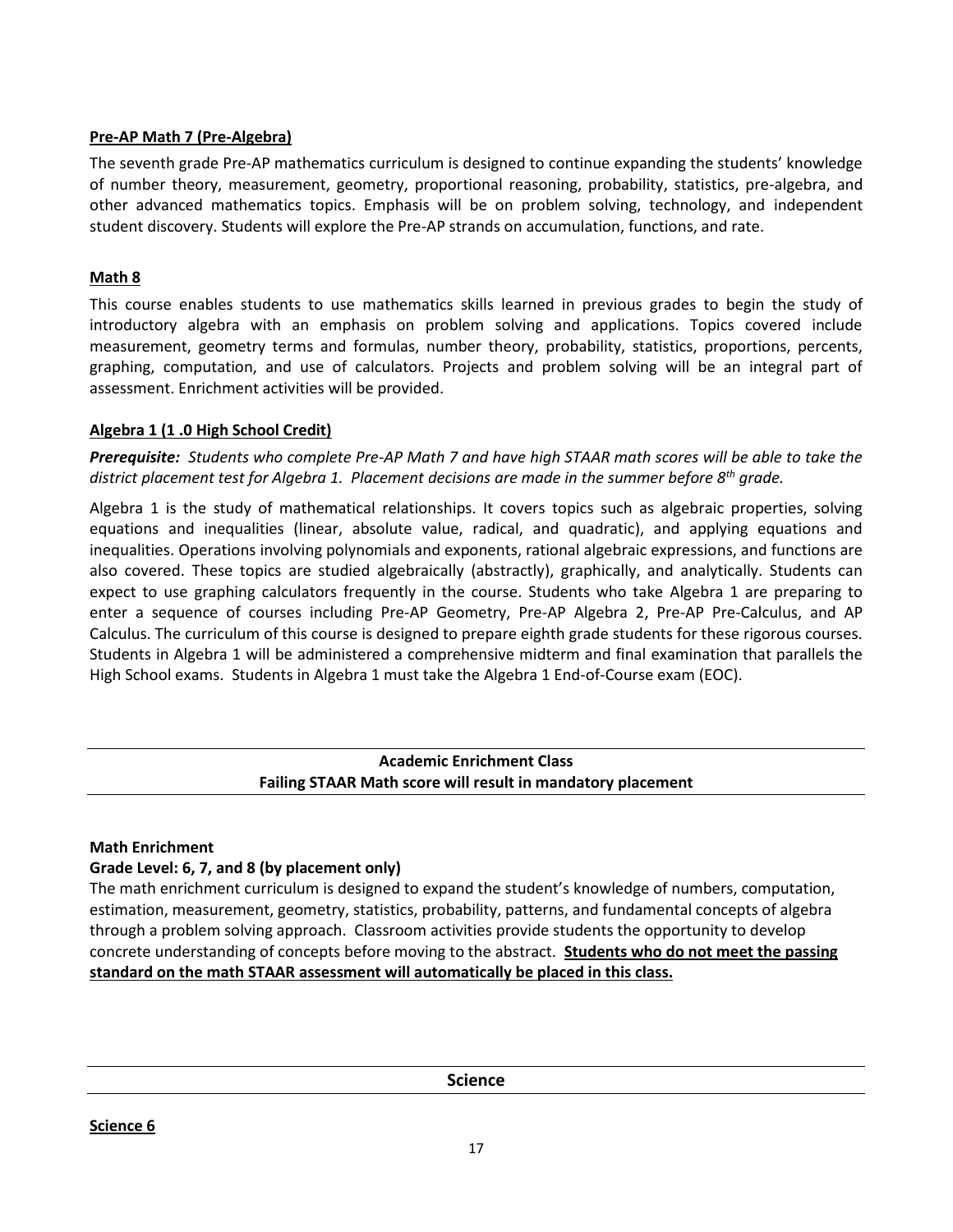Students explore concepts found in physical, earth, and life sciences. Topics discussed include the scientific method, structure and properties of matter, organization of living systems, interdependence of organisms and the environment, energy resources, weather systems and earth science, including the changing Earth and components of the solar system. A substantial amount of student's class time is involved with laboratory experiences to further develop concepts, critical thinking skills, and scientific process skills.

## **Science 7**

The study of science includes conducting field and laboratory investigations using scientific methods, criticalthinking, problem-solving, and using tools such as weather instruments and calculators to collect and analyze information to explain a phenomenon. Students also use computers and information technology tools to support scientific investigations. Units of study include solar system, force and motion, simple machines, body systems, chemistry, genetics, energy, cycles and systems. Student research and projects will include research and experimentation.

## **Science 8**

In Grade 8, the study of science includes planning and conducting field and laboratory investigations using scientific methods, analyzing data, critical-thinking, scientific problem-solving and technology tools to support scientific investigations. Students will identify the roles of both human activities and natural events of Earth systems and those of the universe. Students will engage in an understanding of the periodic table including the groups and families. Students will acquire an understanding of chemical reactions and their relationship to matter and energy. Genetic combinations and Darwin's theory of survival is explored.

## **Social Studies**

## **Social Studies 6**

Students study selected contemporary world cultures chosen from these cultural realms: Europe, Russia and the Eurasian republics, North America, Middle America, South America, Southwest Asia-North Africa, Sub-Saharan Africa, South Asia, East Asia, Southeast Asia, Australia, and the Pacific Realm. Course content will enable students to understand civic ideals, citizenship practices, and the basis of the U.S. constitutional republic; economic systems, including the benefits of the U.S. free enterprise system; geographic relationships; the purposes, structures, and functions of political systems; ways individuals and societies have interacted over time; the similarities and differences among people; and the relationships among science, technology, and society. Social studies skills enable students to acquire, organize, and use information for problem solving and decision-making.

## **Social Studies 7**

Texas History provides a variety of opportunities for each student to explore our state. State government, geography, the justice system, and general history are studied. Higher-level thinking skills are practiced in cooperative learning groups and through individual performance. Thematic units, interdisciplinary studies, and reinforcement of language arts, math, science, and computer/technology resources are used to study Texas from the period of discovery to the  $21^{st}$  Century.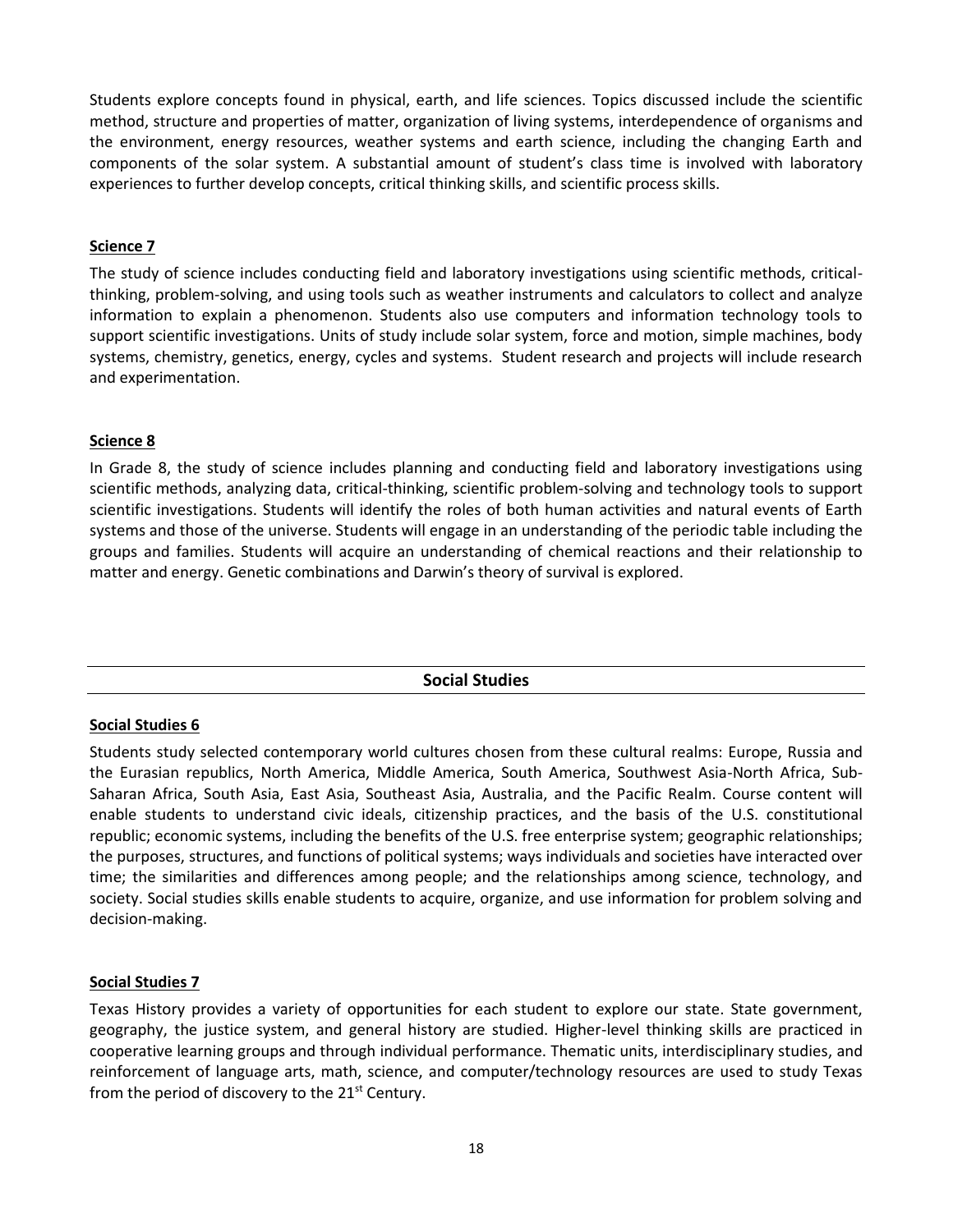## **Social Studies 8**

Students study the history of the United States from the early colonial period through Reconstruction. Students will understand civic ideals, citizenship practices, and the basis of the U.S. constitutional republic; economic systems, including the benefits of the U.S. free enterprise system; geographic relationships; the purposes, structures, and functions of political systems; ways individuals and societies have interacted over time; the similarities and differences among people; and the relationships among science, technology, and society. Social studies skills enable students to acquire, organize, and use information for problem solving and decision-making.

#### **Languages Other than English**

#### **Spanish 1**

#### **Grade Level: 8 (1 High School Credit)**

Spanish 1 introduces the basic language skills of showing, viewing, listening, reading, speaking and writing in Spanish. Students will learn vocabulary and grammatical structures necessary to communicate in everyday situations. A variety of videos, student presentations, projects, and dramatizations will used to reinforce language skills and introduce various aspects of Hispanic culture. As this is a high school level course, students should be prepared to invest additional time and effort as the curriculum demands. It is **STRONGLY** advised that students have the following prerequisites:

- $\checkmark$  85 or above overall average
- $\checkmark$  Met Standard in all STAAR Assessments
- $\checkmark$  Aptitude for and genuine interest in Spanish culture and language

**Successful students are task-oriented, proficient readers, able to prioritize their time and produce quality work.** 

| <b>Sing Arts</b><br><br>. |  |
|---------------------------|--|
| ______                    |  |

#### **Intro to Art**

Students will explore and study four areas of visual arts. These include *perception*: where students develop and organize ideas from their environment, *creative expression*: where students express ideas thorough original artworks, *cultural and historical heritage*: where students learn about the world through art history and cultural movements, and *evaluation and critique*: where students learn to evaluate and analyze works of art. Students work in various mediums and explore various techniques. Students will create original works of art that communicate and foster self-expression.

## **Art 7/8**

In this intermediate course, students will continue or begin exploring various art processes and development of skills. Students will explore and study four areas of visual arts. These include *perception*: where students develop and organize ideas from their environment, *creative expression*: where students express ideas thorough original artworks, *cultural and historical heritage*: where students learn about the world through art history and cultural movements, and *evaluation and critique*: where students learn to evaluate and analyze works of art. Students work in various mediums and explore various techniques. Students will create original works of art that communicate and foster self-expression. (No previous course work is required.)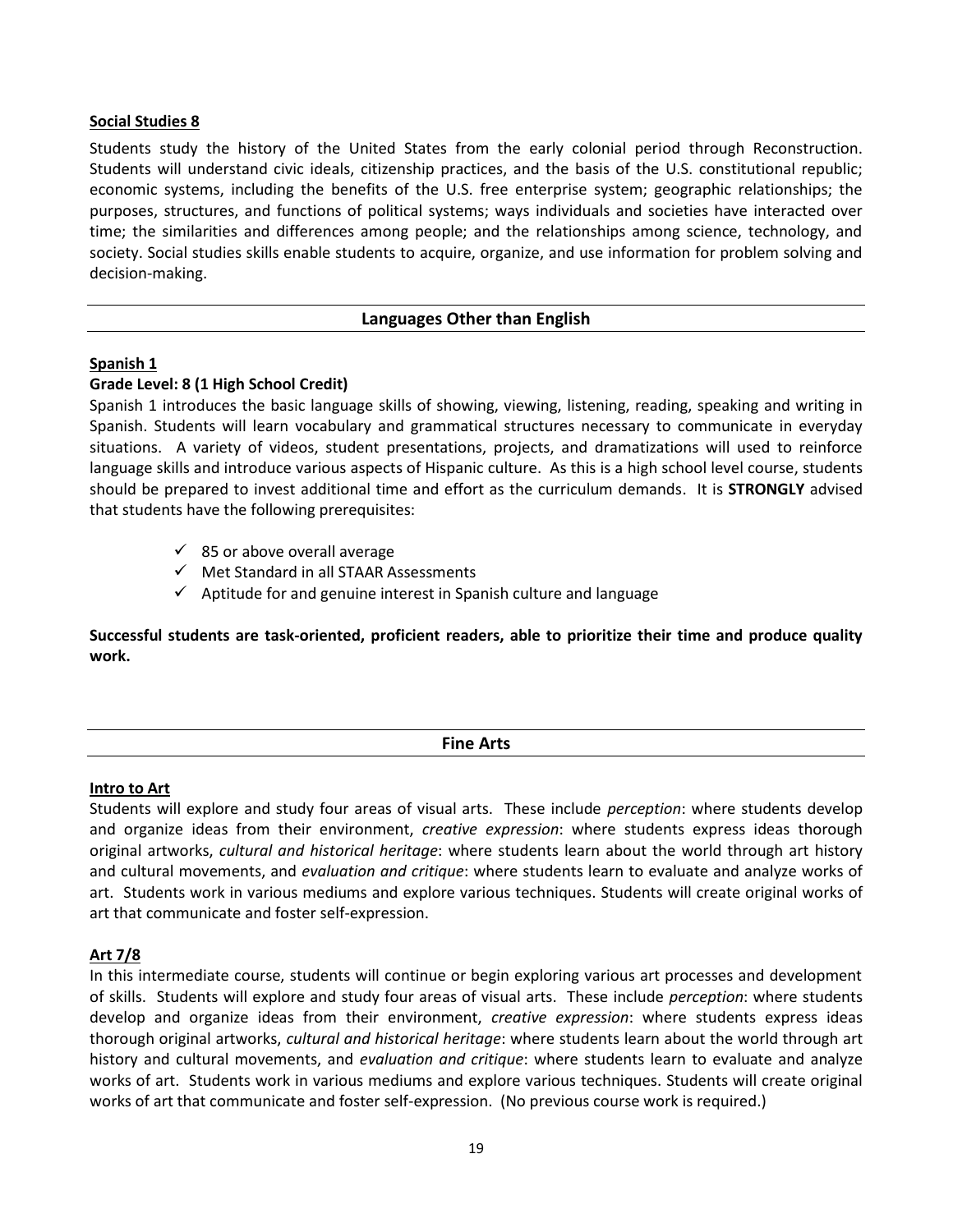## **Band 6**

Band 6 is open to students with either no previous or limited experience on a woodwind, brass or percussion instrument. Students will learn the basics of good tone production, rhythm, and melodic notation. Teamwork, problem solving, and working toward a common goal are also emphasized.

## **Concert Band**

## **Grade Level: 7 and 8**

## **Prerequisite: Director Approval or Band 6**

This course is designed for the intermediate band student. Meaningful musical experiences are offered through a variety of performances and competitions. Festival, contest, and travel opportunities are provided throughout the year. Teamwork, problem solving, and working toward a common goal are strongly emphasized. **Performances and some before or after school rehearsals are required.**

## **Symphonic Band**

## **Grade Level: 7 and 8**

## **Prerequisite: Director Approval or Concert Band**

This course is designed for the advanced band student. Meaningful musical experiences are offered through a variety of performances and competitions. Festival, contest, and travel opportunities are provided throughout the year. Teamwork, problem solving, and working toward a common goal are strongly emphasized. **Performances and some before or after school rehearsals are required.**

## **Honors Band**

## **Grade Level: 7 and 8**

## **Prerequisite: Director Approval or Concert Band**

This course is designed for the advanced band student. Meaningful musical experiences are offered through a variety of performances and competitions. Festival, contest, and travel opportunities are provided throughout the year. Teamwork, problem solving, and working toward a common goal are strongly emphasized. **Performances and some before or after school rehearsals are required.**

## **Jazz Band**

## **Grade Level: 7 and 8**

## **Prerequisite: Director Approval**

This course is designed for the advanced band student. Meaningful musical experiences are offered through a variety of performances and competitions. Festival, contest, and travel opportunities are provided throughout the year. Teamwork, problem solving, and working toward a common goal are strongly emphasized. **Performances and some before or after school rehearsals are required.**

## **Choir 6**

Students develop singing technique by singing and learning about many genres of music. Students will improve music-reading skills, and are offered many opportunities to perform in choir, as well as small group, or solo/duet settings. In addition to 4 required concerts, students will have the opportunity to participate in the talent show, and potential competitions.

## **Choir JV (7/8)**

Students will continue developing good vocal technique singing and learning about many genres of music. Students will gain more vocal independence singing in smaller groups or performing solos/duets. Sight-reading will be incorporated in order to prepare students for UIL competition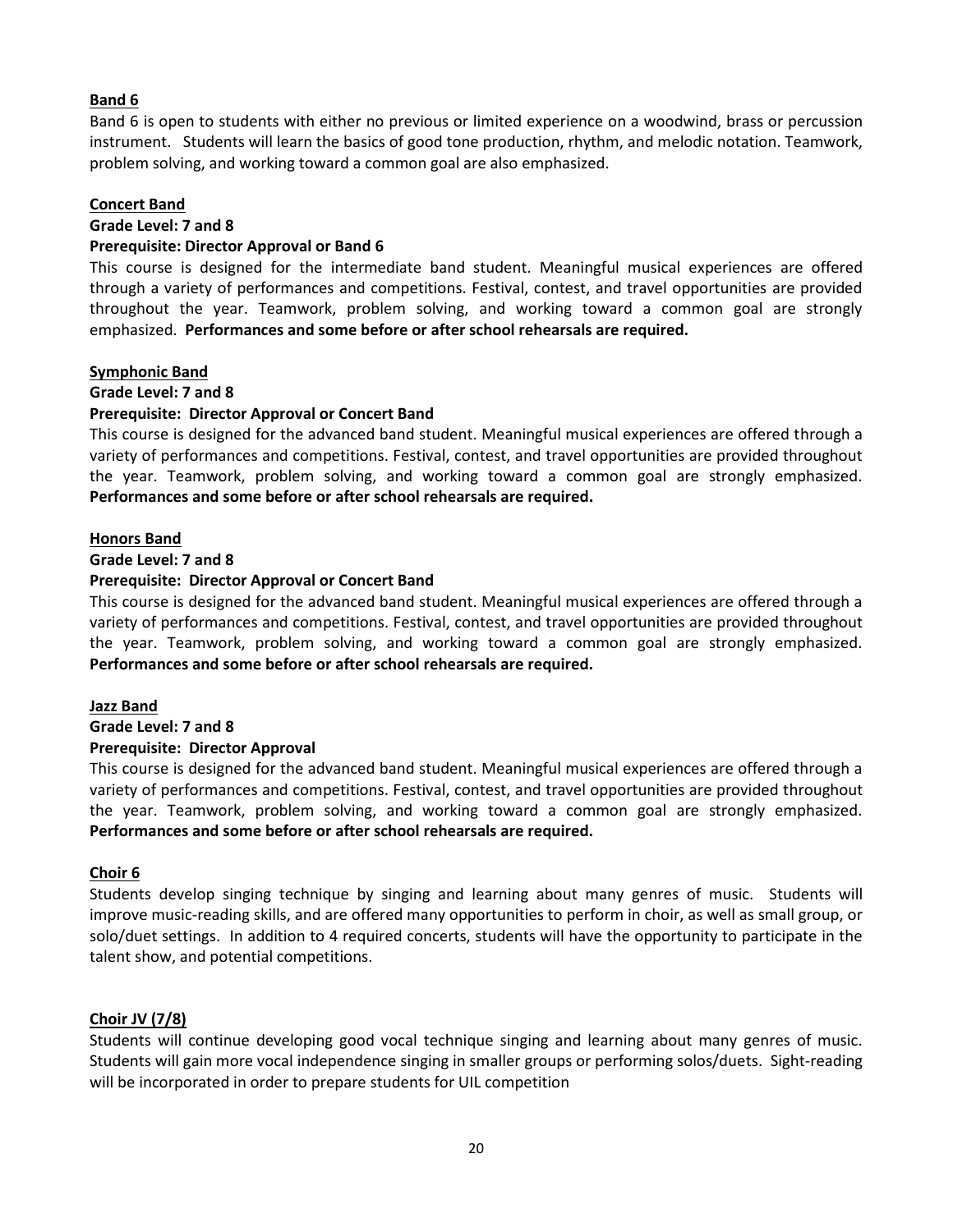## **Choir (VARSITY) (7/8)**

This choir is for the more advanced, experienced singer who is dedicated and ready for a challenge. Much focus will be placed on developing each student's talents and potential

## **Theatre Arts 6-7**

This course is designed as an introduction to Theatre Arts. Theatre students develop confidence and stage presence through training in acting techniques. Areas of study may include improvisation, pantomime, scene writing, monologue, directing, theatre history and playwriting, as well as technical skills such as lighting and sound.

## **Theatre Arts Advanced 8**

This class is by audition and instructor placement. Students who have been in theater the previous year should contact the instructor to apply for this class.

## **Yearbook**

## **Grade 8 Only**

The focus of this course is the publication of the campus yearbook. Students will work primarily with computers and other technology (i.e. scanners, digital cameras, laser color printers, and appropriate software) to electronically produce the yearbook. Application is made in the spring of a student's  $7<sup>th</sup>$  grade year. This class is filled by an application and approval process.

| <b>Health</b> |  |
|---------------|--|
|               |  |

## **Health (0.5 High School Credit)**

## **Grade: 8**

Health is designed to provide 8<sup>th</sup> grade students with information about themselves physically, mentally and socially. The content explores relationships with self, peers, and family members. Specific units of study include information on puberty, nutrition, fitness, safety and first aid, diseases, grooming and hygiene, and drugs/alcohol. This class is for high school credit, and is required for all 8th graders. It is a semester-long class and is paired with Exploring Careers for the other semester.

## **Physical Education**

According to Senate Bill 530: Physical Activity Requirements for Public School Students, "…students in grades six through eight will be required to participate in daily physical activity for at least 30 minutes for at least four semesters during those grade levels."

## **Physical Education**

## **Grades: 6, 7, 8**

The physical education program will involve team sports, lifetime sports, and fitness workouts. Activities will include basketball, cardiovascular conditioning, disc golf, dodge ball, fitness testing, kickball, muscular fitness,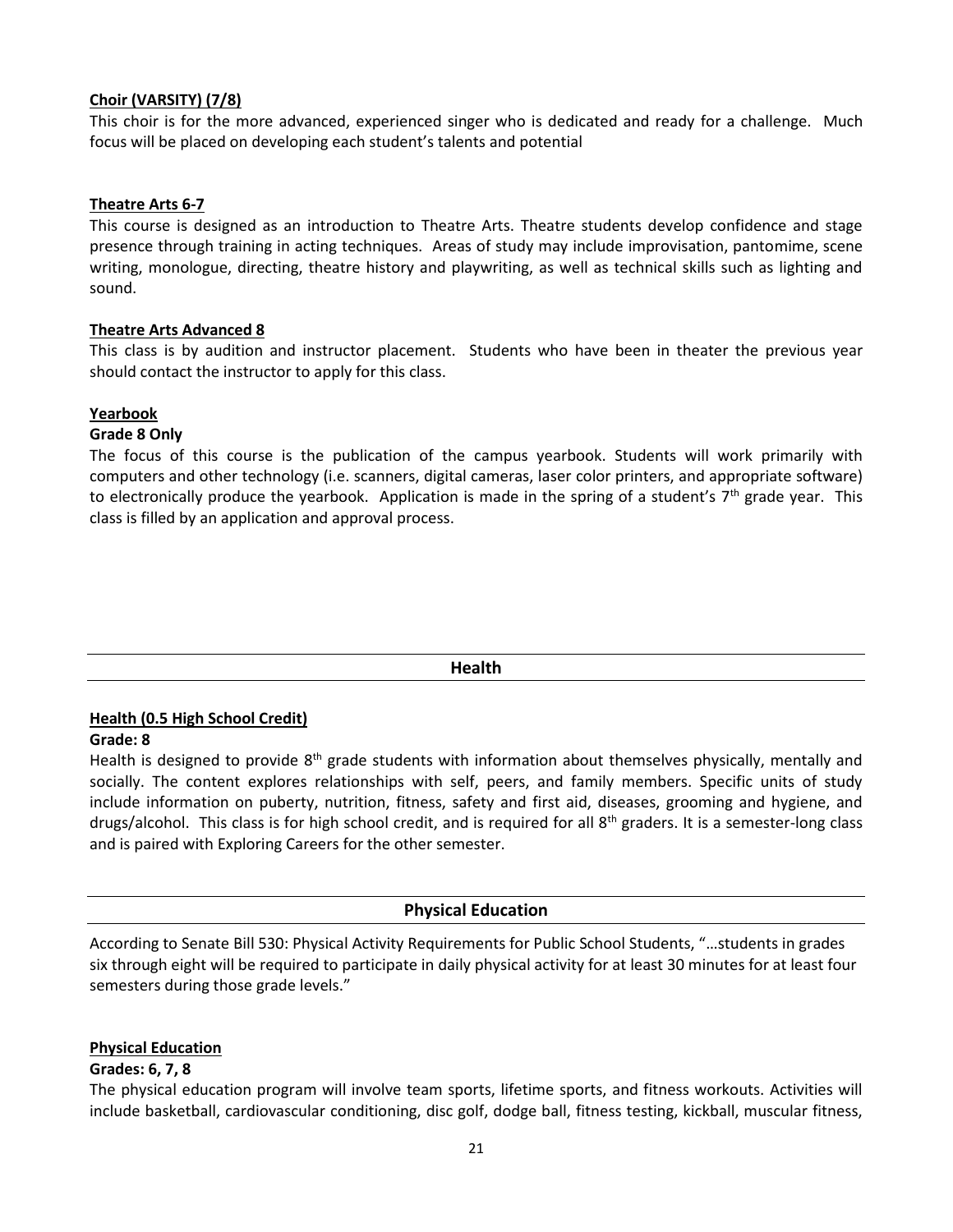orienteering, soccer, softball, tennis, touch football, track and field, and volleyball. The students will be evaluated using the Fitnessgram test to help them take ownership of their individual fitness levels. The class will help students learn goal setting and the importance of good sportsmanship. All instruction will be given in a co-educational setting. Students will be required to suit up every day in proper attire and participate to the best of their abilities.

#### **Pre-Athletics**

#### **Grade 6**

This course serves as a PE credit and leads students to explore a future in organized athletics in  $7<sup>th</sup>$  and  $8<sup>th</sup>$ grade. Inter-school competition will be a part of this class.

## **Girls Athletics**

## **Grade: 7 and 8**

Athletics is a year-round competitive program in which team members compete against other schools for district titles. Team members must participate in class daily as well as additional practices. During the first semester, UIL volleyball and basketball will be offered. During the second semester, UIL basketball, track, golf, and tennis will be offered. Golf and tennis will be held after school and do not necessarily require enrollment in Girls Athletics 7. Those students not participating in an in-season sport will be required to participate in a rigorous off-season conditioning program that involves weight training, agility drills, and cardiovascular work (running). A yearly U.I.L. physical form must be completed and on file in the coaches office prior to any student participation in athletics.

## **Boys Athletics**

## **Grade: 7 and 8**

Athletics is a year-round competitive program in which team members compete against other schools for district titles. Team members must participate in class daily as well as additional practices. During the first semester, UIL football and basketball will be offered. During the second semester, UIL basketball, track, golf, and tennis will be offered. Golf and tennis will be held after school and do not necessarily require enrollment in Boys Athletics 7. Those students not participating in an in-season sport will be required to participate in a rigorous off-season conditioning program that involves weight training, agility drills, and cardiovascular work (running). A yearly U.I.L. physical form must be completed and on file in the coaches office prior to any student participation in athletics.

## **Technology**

#### **Technology Applications Grade 6 and 7**

This project-based course prepares our students to be technologically adept and function effectively in our increasingly technologically-driven world. This class is designed to engage our students in hands-on activities that explore communications, collaboration, critical thinking, problem solving, and decision making.

## **Exploring Careers**

## **Grade 8**

The career development process is unique to every person and changes throughout one's life. Students will use decision-making and problem-solving skills for college and career planning. Students will explore reliable educational and career information to learn more about themselves and their interests and abilities. Students will also integrate skills from academic subjects, information technology, and interpersonal communication to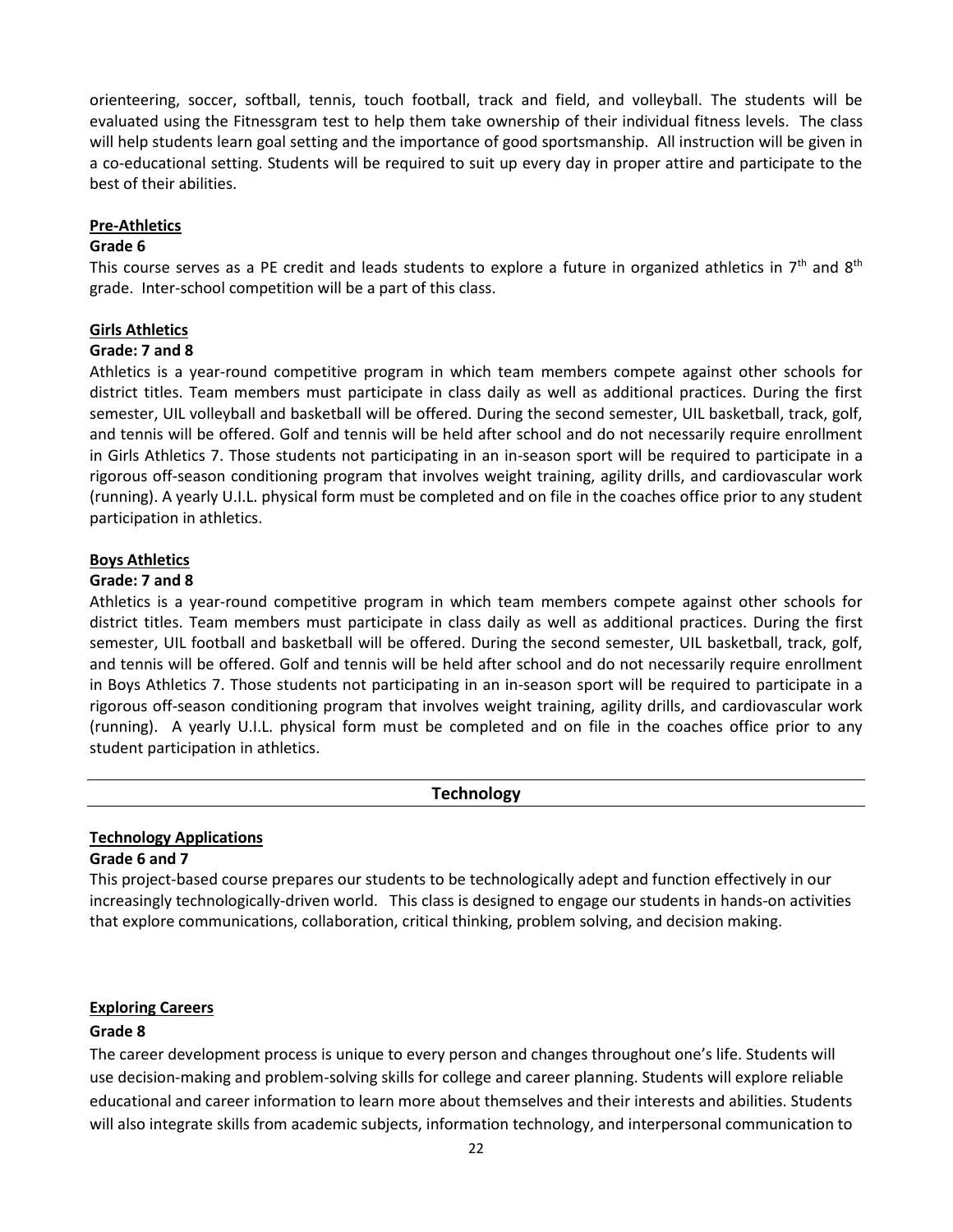make informed decisions. This course is designed to guide students through the process of investigation and in the development of a college and career achievement plan. Students will use interest inventory software (Career Cruising) and other tools to explore areas of personal interest. Students will use this information to explore educational requirements or a variety of chosen career paths. (CTE Course)

\*There are major projects in this class in addition to the electronic portfolio students will create throughout the year as their final project.

\*\*This is a required semester long class and is paired with Health for the other semester.

## **Student Aide Positions**

#### **Office Aide Grade Level: 8**

A student office aide will perform such duties as filing, running errands, delivering student messages, assembling messages for the marquee, and other general office needs. Students must be willing to responsibly perform any task that is assigned by the office staff or administrator. A positive attitude, excellent attendance, and good behavior is required. Students must apply for these limited positions.

## **Agriculture**

## **Principles of Agriculture, Food and Natural Resources**

### **Grade 8 (1.0 High School Credit)**

This is a comprehensive course designed to enhance the understanding of the agricultural industry. Students will develop technical knowledge and skills related to plant and animal systems, food production, mechanical systems, entrepreneurship, leadership and environmental sciences. This class is for high school credit. (CTE Course)

## **Agricultural Leadership: Career Portals**

#### **Grade 7**

This course is designed to demonstrate to student the various careers that are under the agricultural sciences umbrella. This course is an exploration course that provides students the opportunity to learn more about agricultural sciences and determine if agriculture is an area of interest for them. (CTE Course)

## **PLAINVIEW ISD MIDDLE SCHOOL**

## **GRADE-POINT-AVERAGE TABLE**

**SIXTH, SEVENTH and EIGHTH GRADE: Honor roll is based on a grade-point system. A student must achieve a grade point of 4.25 to be on the honor roll.**

**SEVENTH AND EIGHTH GRADE: We use a weighted GPA to determine participation in National Junior Honor Society. A student must have a 4.65 GPA to be considered for this organization. The 8th grade GPA does NOT follow a student to high school; however, classes taken for high-school credit WILL be figured in to a student's high**